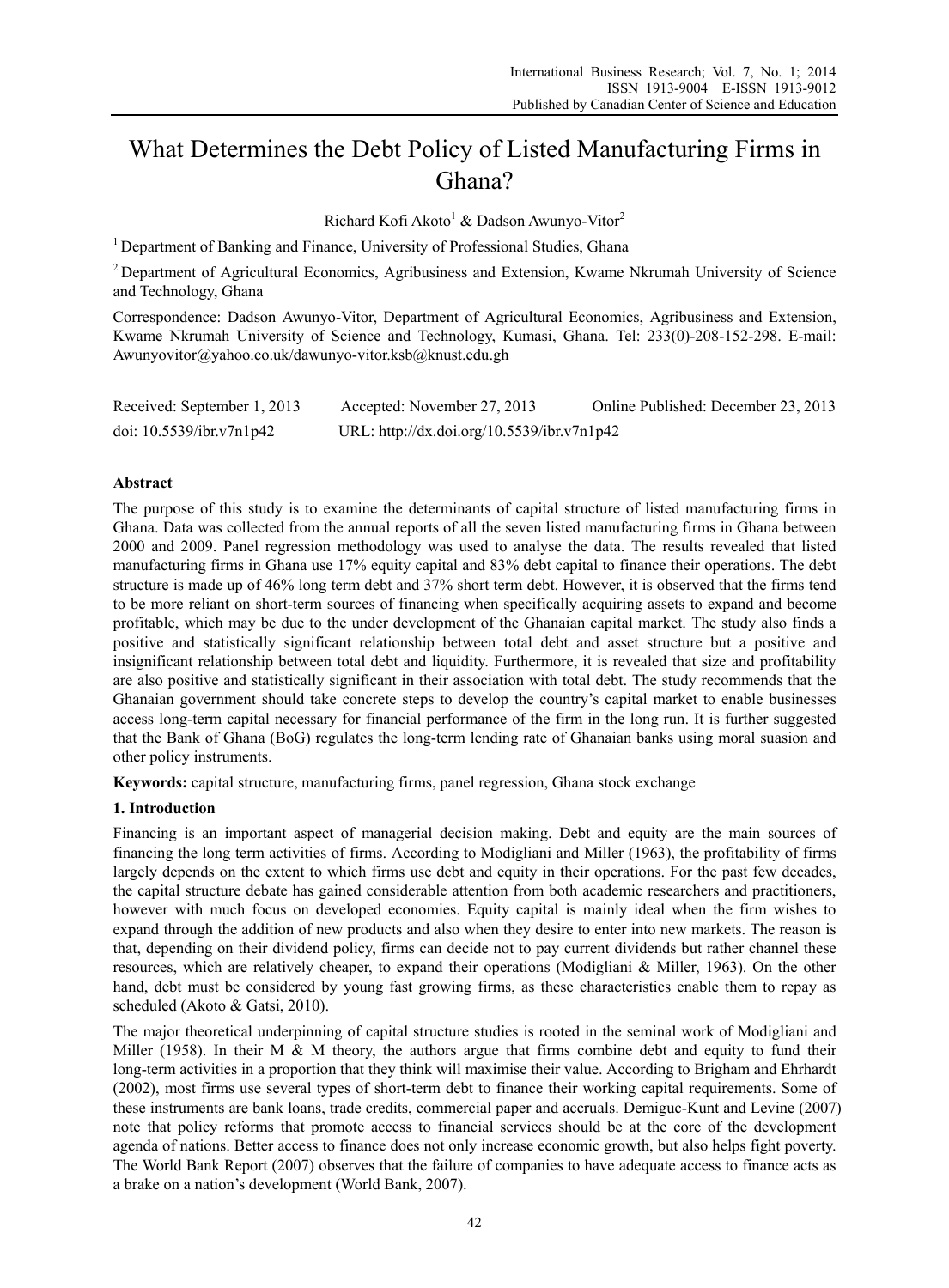In Ghana, capital structure studies are scanty and mainly geared towards the banking industry while neglecting equally important sectors. This may be due to the dominance of certain industries in the Ghanaian economy relative to the others. For example, because Ghana is an import-based economy, little attention has been paid to scholarly works in the manufacturing sector. However, it is crucial for us to note that research findings and recommendations in the Ghanaian manufacturing industry can largely unearth several important issues that need to be considered by investors and the government in developing the country's manufacturing base. This current study is an attempt in this direction as it contributes to the literature by investigating the factors that determine the capital structure decision of Ghanaian listed manufacturing firms. In achieving this, the study attempts to answer the following five (5) questions: 1) What is the relationship between debt policy and the size of listed manufacturing firms in Ghana? 2) What is the relationship between debt policy and profitability of listed manufacturing firms in Ghana? 3) How does liquidity affect the debt policy of listed manufacturing firms in Ghana? 4) How does asset structure affect the debt policy of listed manufacturing firms in Ghana? 5) What is the relationship between debt policy and growth of listed manufacturing firms in Ghana? The rest of the paper is divided in four sections. Section 2 is the review of the extant literature. Section 3 considers the research methodology. Section 4 presents and discusses the results, while section 5 concludes the paper.

#### **2. Empirical Literature**

As indicated earlier, the seminal work of Modigliani and Miller (1958; 1963) on the relevance of debt policy for the modern firm has ignited an increase debate among academic researchers and practitioners. According to De Jong et al. (2008), the influence of firm-specific factors like: size, asset tangibility, profitability, firm risk and growth opportunities on debt policy vary from one country to another and also across industries due to country-specific and industry related factors. This implies that in making prudent capital structure decisions, country and industry specific studies are necessary to guide the managerial decision making process in this direction. This finding is further buttressed by Deesomsak et al. (2004) who also argue that the capital structure decision of firms is influenced by environmental and firm-specific factors. Furthermore, Antonius et al. (2002), using a panel data methodology, examine the debt policy of French, German and British firms. The authors observe that there is a positive and significant influence between a firm's size and leverage, implying that firms with large asset sizes use more debt. Perhaps, the low borrowing rates in these countries might have contributed to more debt usage by the firms as they expand. This study also confirms the findings of De Jong et al. (2008) and Deesomsak et al. (2004) that country and firm-specific factors influence capital structure decisions differently across country and industry.

In a related study, Frank and Vidhan (2005) found that firm size and asset tangibility relate positively with leverage while profitability presents an inverse association with it. This means that firms use more debt to acquire tangible assets than intangible assets, however, the profitability of the firm could be jeopardised as more and more debt is used. Furthermore, Hijazi and Tariq (2006), using OLS regression technique, maintain that firm size and profitability are negatively associated with leverage of Pakistani cement producing firms. This finding implies that profitable cement producing firms in Pakistan use more equity relative to debt in their operational activities. They further observe that asset tangibility and growth are also positively correlated with leverage. Additionally, Rao et al. (1995) conclude in their study that firm size and growth are inversely associated with debt. This means that smaller firms use more debt, and firms with better future prospects use more equity in their operations. In another study, Rajan and Zingales (1995) observed that in all G-7 countries, profitability is negatively related with leverage except in Germany. This finding reveals the ability of German firms to efficiently manage more debt relative to firms from other G-7 countries. On the other hand, the authors further discovered that firm size is positively associated with leverage in all the G-7 countries, but again, except in Germany. This further shows that smaller firms in Germany use more debt compared to their larger counterparts. However, they confirm that asset tangibility related positively with leverage in all the G-7 countries at the time of their study. Wolfgang and Fix (2003) conclude in their study that asset tangibility has a direct and significant influence on debt use and profitable firms use less leverage.

In Ghana, Akoto and Gatsi (2010) observed in their research that profitable banks in Ghana use about 87% of debt to fund their operations. This implies that in the Ghanaian context, banks must pursue aggressive deposit mobilisation policies to enable them to enhance their financial performance. This finding supports the finding of Amidu (2007) who earlier related that the capital structure of Ghanaian banks is mainly made up debt. In a related study, Abor (2005) argues that financially viable listed firms in Ghana use more short-term debt as their main source of financing. It is crucial for us to note that all the studies above have highlighted the significance of debt use in enhancing the financial performance of Ghanaian firms. The implication therefore is that government policies targeted at developing the debt market in Ghana are essential to further promote economic activity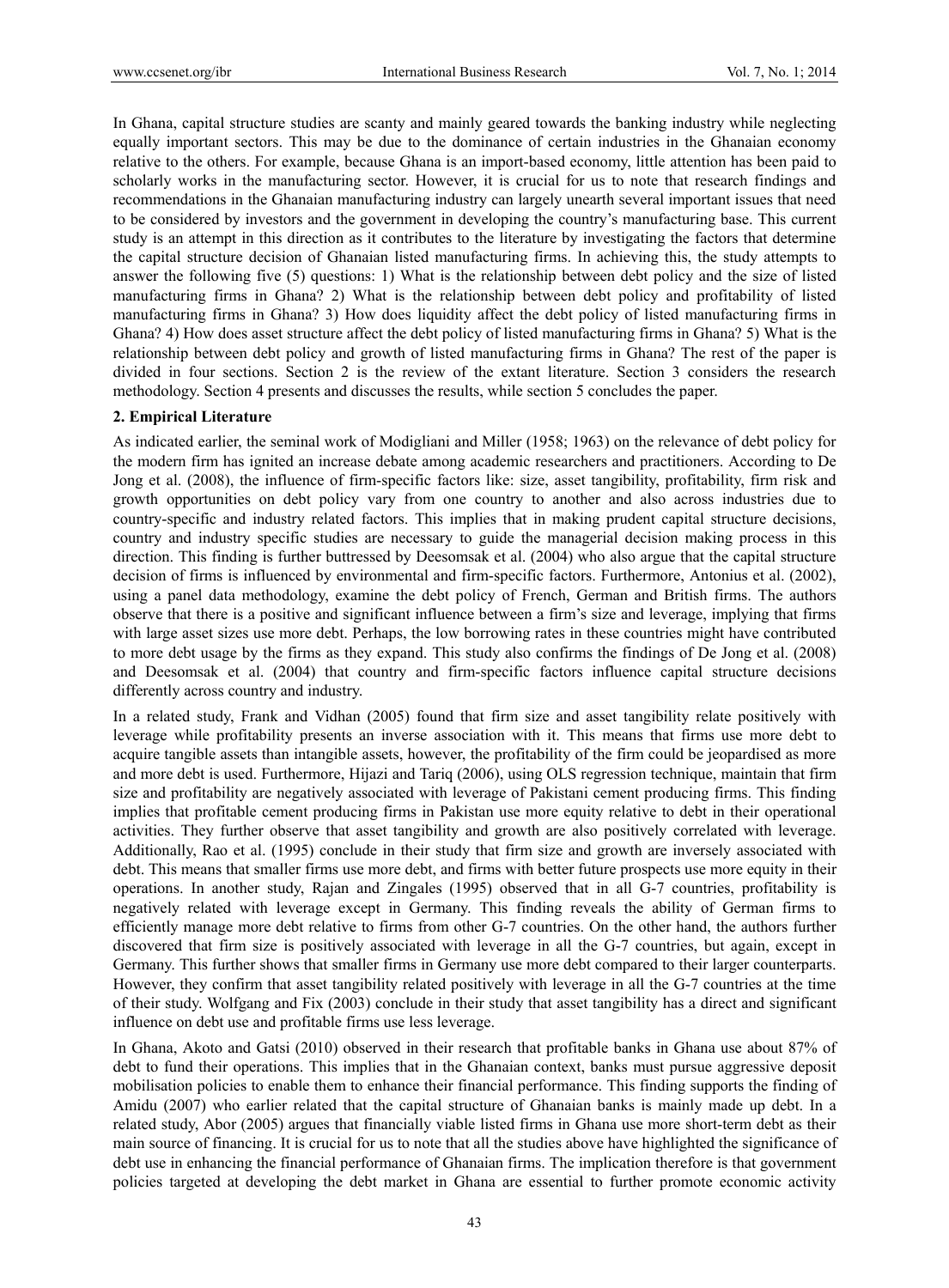which is critical for economic growth and development. From the extant literature, it is therefore clear that factors influencing the capital structure decision of firms are many and differ from country to country and from one industry to another. Furthermore, it is also apparent that the influence of these factors on debt policy of firms is largely inconclusive, and thus requires further examination.

#### **3. Research Methodology**

Panel data methodology has been employed to achieve the objectives of this study. This methodology involves the pooling of cross-sectional units over several time periods and provides economic estimates that are not easily noticeable in pure cross-sectional or pure time series estimation analyses (Baltagi, 2005). Besides this, the technique allows the researcher to gain access to several observational units which increase the degree of freedom, reduce multi-collinearity among the independent variables and thus, leads to more efficient estimates. Published financial statements of listed manufacturing firms in Ghana, accessible in the archives of Ghana Stock Exchange and the web portals of the firms, have been used covering the period from 2000 to 2009. Due to the difficulty in accessing data on private manufacturing firms, the researcher focused exclusively on all seven listed manufacturing firms in Ghana. The choice of manufacturing firms was made because of the central role the sector plays in job creation and economic growth of nations (World Bank Report, 2007). To find out the determinants of debt policy of Ghanaian listed manufacturing firms, the following general formula, used by Kuznertsor and Muravyey (2001), has been adopted and modified:

$$
Y_{it} = \alpha + \beta_l X_{it} + e_{it} \tag{1}
$$

Where

- *Y* is a capital structure measure.
- $\alpha$  refers to time-invariant firm-specific effects.
- X is the independent variable.
- $\cdot$   $\beta_1$  is the coefficient.
- Subscript *i* is firm-specific at time *t*, respectively.
- e is the error term.

From equation one (1), equation two (2) below has been distinctively specified to investigate the determinants of capital structure choices of Ghanaian listed manufacturing firms. In estimating the model, the fixed effect estimation technique has been assumed.

$$
DR_{it} = \beta_0 + \beta_1 SIZE_{it} + \beta_2 PROF_{it} + \beta_3 LIQ_{it} + \beta_4 AS_{it} + \beta_5 GRO_{it} + e_{it}
$$
(2)

Given that *β0* is a constant while subscripts *i* represent the cross-sectional element and *t* denoting the time-series factor as indicated earlier, **DR (**which is the dependent variable) is a measure of debt ratios used to proxy the capital structure choice or the debt policy decision. It is decomposed into three (3) namely, and computed as:

Total debt ratio, defined as the ratio of total debt to total assets and follows Abor and Biekpe (2005); long-term debt ratio, defined as the ratio of long-term debt to total assets; and finally, short-term debt ratio, defined as a ratio of short-term debt to total assets.

The independent variables include firm size (**SIZE)** defined as the natural logarithm of total assets. The relationship between leverage and firm size is mixed. Several authors including Marsh (1987) and Rajan and Zingales (1995) find a positive association between leverage and firm size while Hijazi and Tariq (2006) observe an inverse relationship.

Furthermore, profitability (**PROF)** is defined as the ratio of earnings before interest and tax (EBIT) to total assets. Like size, the relationship between leverage and profitability is also inconclusive due to different theoretical underpinnings that prevail. For example, the pecking order theory posits that profitable firms use more retained earnings relative to debt. Thus, this theoretical underpinning implicitly predicts an inverse relationship between leverage and profitability. Empirically, several studies have supported this assertion. For example: Friend and Lang (1988), Hovakimian (2004), Hijazi and Tariq (2006) and Amidu (2007) have all observed an inverse relationship between leverage and profitability. On the other hand, the static-trade off theory argues that profitable firms use more debt relative to equity in their operations since debt use has interest tax shield advantage. In support of this theoretical underpinning, Abor and Biekpe (2005) and Akoto and Gatsi (2010) find a positive association between leverage and profitability of Ghanaian firms.

In addition, liquidity (**LIQ)** is defined as the ratio of short-term assets to short-term debt. Firms with higher liquidity ratios may use more debt relative to equity since their excess assets over the liabilities can serve as an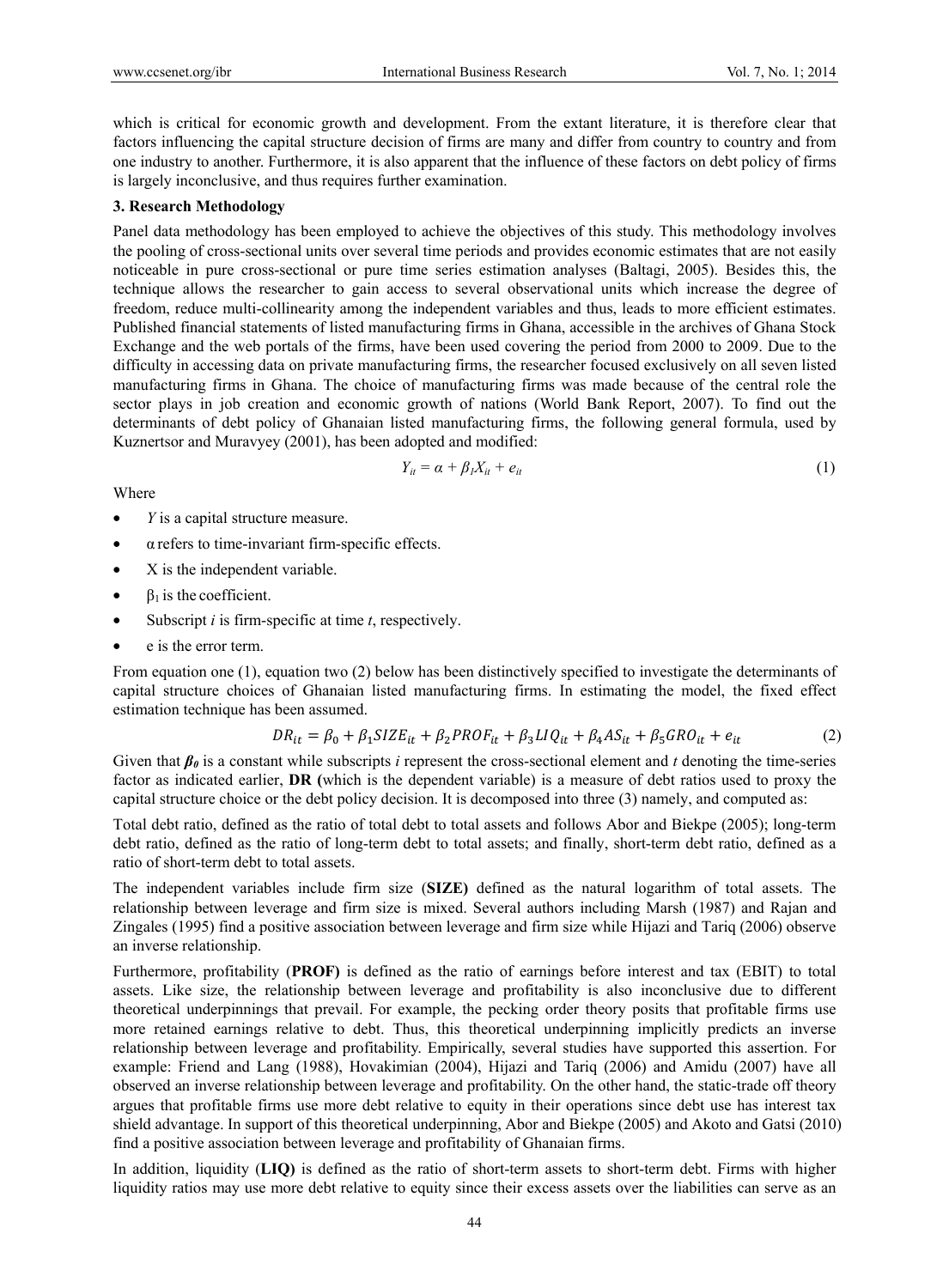incentive for them to use more debt. This suggests that there is a positive association between leverage and liquidity. Conversely, firms with high liquidity ratios may employ less debt in their operations since their excess assets can be used to finance positive net present value projects without resorting to debt (Ozkan, 2001). Thus, this suggests a negative relationship between leverage and liquidity.

Another independent variable is asset structure (**AS)**, defined as the ratio of fixed assets plus stock to total assets. According to Harris and Raviv (1991), Bradley et al. (1984) and Titman and Wessels (1988), a firm with more tangible assets tends to have more debt in its capital structure and a higher liquidation value relative to its counterparts with lesser tangible assets. These findings suggest that there is a positive relationship between leverage and degree of tangibility. However, other authors including Kim and Sorensen (1986) find a significantly negative relationship between leverage and asset tangibility in their study.

Finally, growth opportunity (**GRO**) is defined as the ratio of intangible assets to total assets. From the pecking order theory of Myers and Majluf (1984), a firm with future growth prospects will prefer retained earnings relative to debt. Thus, this theory implies a negative relationship between leverage and growth opportunities. On the other hand, Michaelas et al. (1999) argue that leverage correlates positively with growth opportunities, especially short-term debt. The reason is due to the belief of management that, if future prospects are great, then their resultant cash flows can comfortably pay-off future debts of the firm, hence the incentive to use more debt. We indicate that the definition of all the above variables follow standard finance literature.

#### **4. Results and Discussions**

#### *4.1 Descriptive Statistics*

Table 1 shows the descriptive statistics of the variables used in the study, made up of the minimum, maximum, mean, standard deviation, and the variance. From the table, it can be seen that all the standard deviations are small relative to their means, with the exception of firm profitability. This illustrates that the data sets are close to their respective means.

| Variables                   | Minimum | Maximum | Mean  | Std. Deviation | Variance |
|-----------------------------|---------|---------|-------|----------------|----------|
| Total Debt Ratio (TDR)      | 0.00    | 0.99    | 0.83  | 0.26           | 0.07     |
| Long-term Debt Ratio (LDR)  | 0.00    | 0.81    | 0.46  | 0.20           | 0.04     |
| Short-term Debt Ratio (SDR) | 0.00    | 0.74    | 0.37  | 0.16           | 0.03     |
| Firm size (SIZE)            | 0.00    | 18.94   | 12.15 | 4.37           | 19.09    |
| Profitability (PROF)        | $-0.23$ | 0.32    | 0.04  | 0.11           | 0.01     |
| Liquidity (LIO)             | 0.00    | 2.35    | 1.22  | 0.60           | 0.35     |
| Asset Structure (AS)        | 0.00    | 0.98    | 0.75  | 0.23           | 0.05     |
| Growth opportunity (GRO)    | 0.00    | 0.00    | 0.01  | 0.02           | 0.00     |

Table 1. Descriptive statistics of variables used in the regression analysis

Source: Authors' calculation.

The mean shows the averages of the variables used in the regression. From Table 1 above, the capital structure of Ghanaian listed manufacturing firms for the period 2000 to 2009 is made up of 83% debt and 17% equity. This is indicative of the fact that manufacturing firms in Ghana use more than four times debt than equity. It also implies that this level of capital structure poses a 26% risk to manufacturing firms as depicted by the standard deviation.

The firms' debt structure shows that, on average, 46% of long-term and 37% of short-term debt is used by Ghanaian listed manufacturing firms. Furthermore, it is worthy for us to note that the long-term debt component is entirely made up of long-term bank loans without any bonds. However, this is not surprising, given that the Ghanaian bond market is not developed. It is also clear from the table that the long term debt contributes more risk to the capital structure than short term debt since the standard deviation associated with long term and short term debts are 20% and 16% respectively. This supports the concept of cash flow valuation where distant cash flow is considered riskier that short-term ones. The average profitability over the period was 4% while growth was only 1%. The liquidity of manufacturing firms, which determines whether they are able to meet their short term obligations or not, is well within a reasonable limit.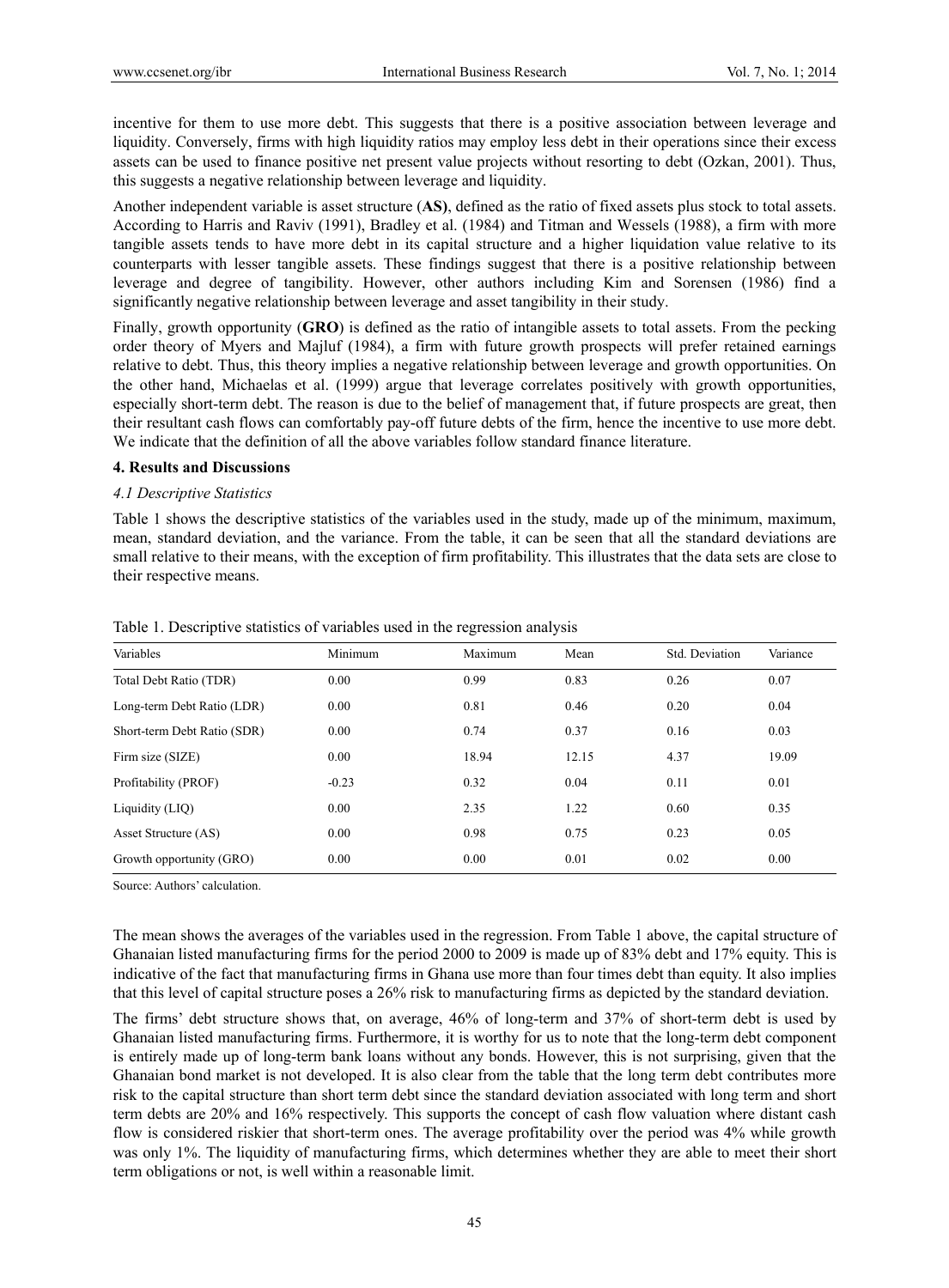## *4.2 Regression Results*

The regression results in Table 2 shows the parameter estimates of the variables used in the study.

| Variables                | <b>Total Debt Ratio</b> | Short-term Debt Ratio | Long-term Debt Ratio |
|--------------------------|-------------------------|-----------------------|----------------------|
|                          | <b>TDR</b>              | <b>SDR</b>            | LDR                  |
| <b>INTERCEPT</b>         | 0.077                   | 0.086                 | $-0.010$             |
|                          | (1.259)                 | (1.610)               | $(-0.157)$           |
| Firm Size (SIZE)         | $0.019***$              | $0.014**$             | 0.004                |
|                          | (3.330)                 | (2.814)               | (0.785)              |
| Profitability (PROF)     | $0.505*$                | $0.561**$             | $-0.079$             |
|                          | (2.261)                 | (2.850)               | $(-0.356)$           |
| Liquidity (LIQ)          | 0.021                   | $-0.127***$           | $0.150***$           |
|                          | (0.504)                 | $(-3.452)$            | (3.608)              |
| Asset Structure (AS)     | $0.631***$              | $0.339***$            | $0.294**$            |
|                          | (5.633)                 | (3.431)               | (2.634)              |
| Growth Opportunity (GRO) | 0.939                   | $-1.873*$             | $2.919**$            |
|                          | (0.786)                 | $(-1.778)$            | (2.450)              |
| $\mathbb{R}^2$           | 0.730                   | 0.431                 | 0.548                |
| Adjusted $R^2$           | 0.709                   | 0.386                 | 0.512                |
| F                        | 34.629                  | 9.683                 | 15.505               |

|  |  |  | Table 2. Parameter estimates of factors influencing debt policy of listed manufacturing firms |
|--|--|--|-----------------------------------------------------------------------------------------------|
|  |  |  |                                                                                               |

Source: Authors' calculation.

Note: *\*\*\*=Significant at 1% Level; \*\*=Significant at 5% Level \*=Significant at 10% Level.* 

As highlighted in Table 2, there is a positive and statistically significant relationship between total debt and size. In this light, size is positive and significantly associated with short-term debt; and positive, but insignificantly in relation to long-term debt. These findings suggest that large listed manufacturing firms in Ghana use more debt in their operations. Specifically, these firms are more reliant on short-term sources to expand relative to long-term sources of financing. We also find a positive and statistically significant association between total debt and profitability, and also short term debt and profitability. However, the relationship between long-term debt and profitability is negative and statistically insignificant. This stands to reason as more short-term debt usage is essential for listed manufacturing firms in Ghana to be profitable. Furthermore, the study reports a negative and statistically significant relationship between short-term debt and liquidity but positive and statistically significant association between long-term debt and liquidity. Thus, listed manufacturing firms in Ghana will be unable to meet their liquidity obligations efficiently, when they rely more on short-term debt to finance their operations relative to long term debt. The regression results further indicate positive and statistically significant relationships between total debt, short-term debt, long-term debt and the firms' asset structure. This means that Ghanaian listed manufacturing firms use more debt in their capital structure when they intend to increase their fixed assets and stocks. Finally, we find negative and statistically significant relationship between short-term debt and growth but positive and statistically significant relationship between long-term debt and growth. Thus, Ghanaian listed manufacturing firms employ more long-term debt to invest in intangible assets to enable them to grow. However, these firms cannot exploit short-term sources of financing to achieve the same.

## **5. Conclusions and Implications**

Though listed manufacturing firms in Ghana generally use more long-term sources of financing than short-term sources, the firms tend to be more reliant on short-term financing when specifically acquiring assets to expand and become profitable (Akoto & Gatsi, 2010; Amidu, 2007; Abor, 2005). The reason may be due to the under development of the Ghanaian capital market (both bonds and equity) coupled with high lending rates charged by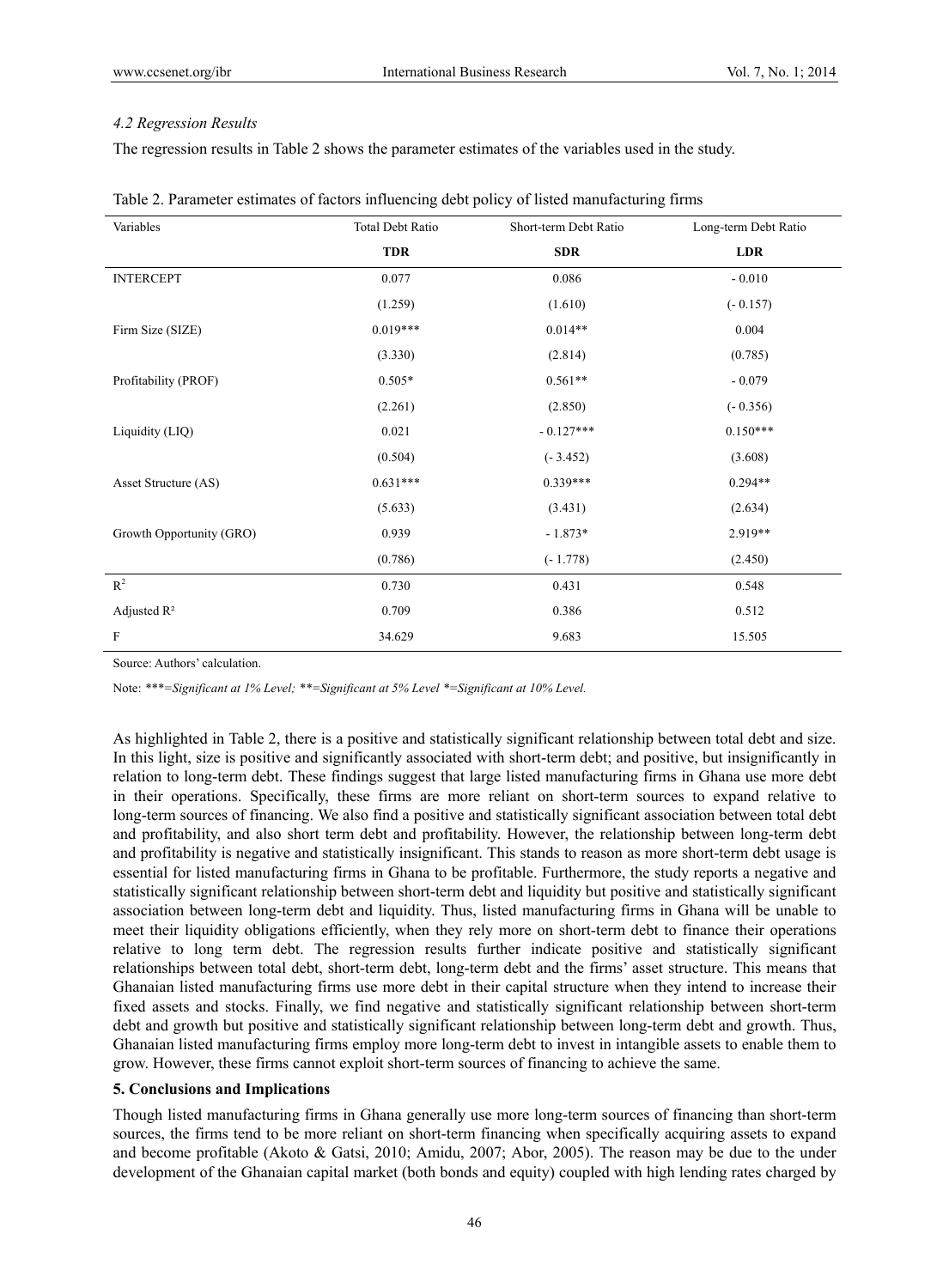Ghanaian banks on long-term loans. Since the over-reliance on short-term sources of financing the firm can pose short-term liquidity challenges, the Ghanaian government must intervene by putting policy frameworks in place aimed at developing the country's capital markets. Other policy tools, such as moral suasion and the like, can also be employed by the Bank of Ghana (BoG) to regulate the long-term lending rate of the banks. This is possible given the low and stable inflation rate Ghana has enjoyed (around 9%) since the year 2009. Furthermore, listed manufacturing firms in Ghana can enhance their financial and operating performance by accessing capital from other foreign capital markets.

#### **References**

- Abor, J. (2005). The effect of capital structure on profitability: an empirical analysis of listed firms in Ghana. *The Journal of Risk Finance*, *6*(5). http://dx.doi.org/10.1108/15265940510633505
- Abor, J., & Biekpe, N. (2005). What Determines the Capital Structure of Listed Firms in Ghana? *Africa Finance Journal*, *7*(1), 37–48.
- Akoto, R. K., & Gatsi, J. G. (2009). Capital Structure and Profitability in Ghanaian Banks. *Social Science Research Network*, *1*(2), 66–70.
- Amidu, M. (2007). Determinants of Capital Structure of Banks in Ghana: An Empirical Approach. *Baltic Journal of Management*, *2*(1), 67–79. http://dx.doi.org/10.1108/17465260710720255
- Annual Survey of Manufactures in Ghana. (2006).
- Antonious, A., Guney, Y., & Paudyal, K. (2002). Determinants of Corporate Capital Structure: Evidence from European Counties. *Journal of Economics*.
- Baltagi, B. H. (2005). *Econometric Analysis of Panel Data* (3rd ed.). Chichester: Wiley.
- Bradley, M., Jarrel, G. A., & Han Kim, E. (1984). On the Existence of an Optimal Capital Structure: Theory and Evidence. *The Journal of Finance, 39*, 857–880. http://dx.doi.org/10.1111/j.1540-6261.1984.tb03680.x
- Brigham, E., & Ehrhardt, M. (2008). *Financial Management: Theory and Practice* (12th ed.). USA: Thomson Learning.
- Deesomsak, R., Paudyal, K., & Pescetto, G. (2004). The determinants of capital structure: evidence from the Asia Pacific region. *Journal of Multinational Financial Management, 14*, 387–405. http://dx.doi.org/10.1016/j.mulfin.2004.03.001
- De Jong, A., Kabir, R., & Nguyen, T. T. (2008). Capital Structure around the World: the Roles of Firm- and Country-Specific Determinants. *Journal of Banking and Finance*, *32*, 1954–1969. http://dx.doi.org/10.1016/j.jbankfin.2007.12.034
- Demirguc-Kunt, A., & Levine, R. (2007). Finance and Economic Opportunity. *Policy Research Working,* Paper 4468. World Bank, Washington, D.C.
- Frank, M. Z., & Vidhan, K. G. (2005). *Capital Structure Decisions.* Working Paper. University of Minnesota & Hong Kong University of Science and Technology.
- Friend, I., & Lang, H. P. (1988). An empirical test of the impact of managerial self-interest on corporate capital structure. *Journal of Finance*, *43*, 271–281. http://dx.doi.org/10.1111/j.1540-6261.1988.tb03938.x
- Ghana Stock Exchange Fact Book. (2005).
- Ghana Stock Exchange Fact Book. (2010).
- Harris, M., & Raviv, A. (1991). The theory of capital structure. *Journal of Finance*, *46*(1), 297–355. http://dx.doi.org/10.1111/j.1540-6261.1991.tb03753.x
- Hijazi, S. T., & Tariq, Y. B. (2006). Determinants of capital structure: a case for Pakistan cement industry. *Lahore Journal of Economics, 11*(1), 63–80.
- Hovakimian, A., Hovakimian, G., & Tehranian, H. (2004). Determinants of target Capital Structure: The case of dual debt and equity issues. *Journal of Financial Economics*, *71*(3). http://dx.doi.org/10.1016/S0304-405X(03)00181-8
- Kim, W. S., & Sorensen, E. H. (1986). Evidence on the Impact of the Agency Costs of Debt on Corporate Debt Policy. *The Journal of Financial and Quantitative Analysis, 21*(2), 131–144.
- Kuznetsor, P., & Muravyev, A. (2001). Ownership Concentration and Firms Performance in Russia: The Case of Blue Chips of the Stock Market. *Journal of Business Economics*, *51*(4), 469–488.